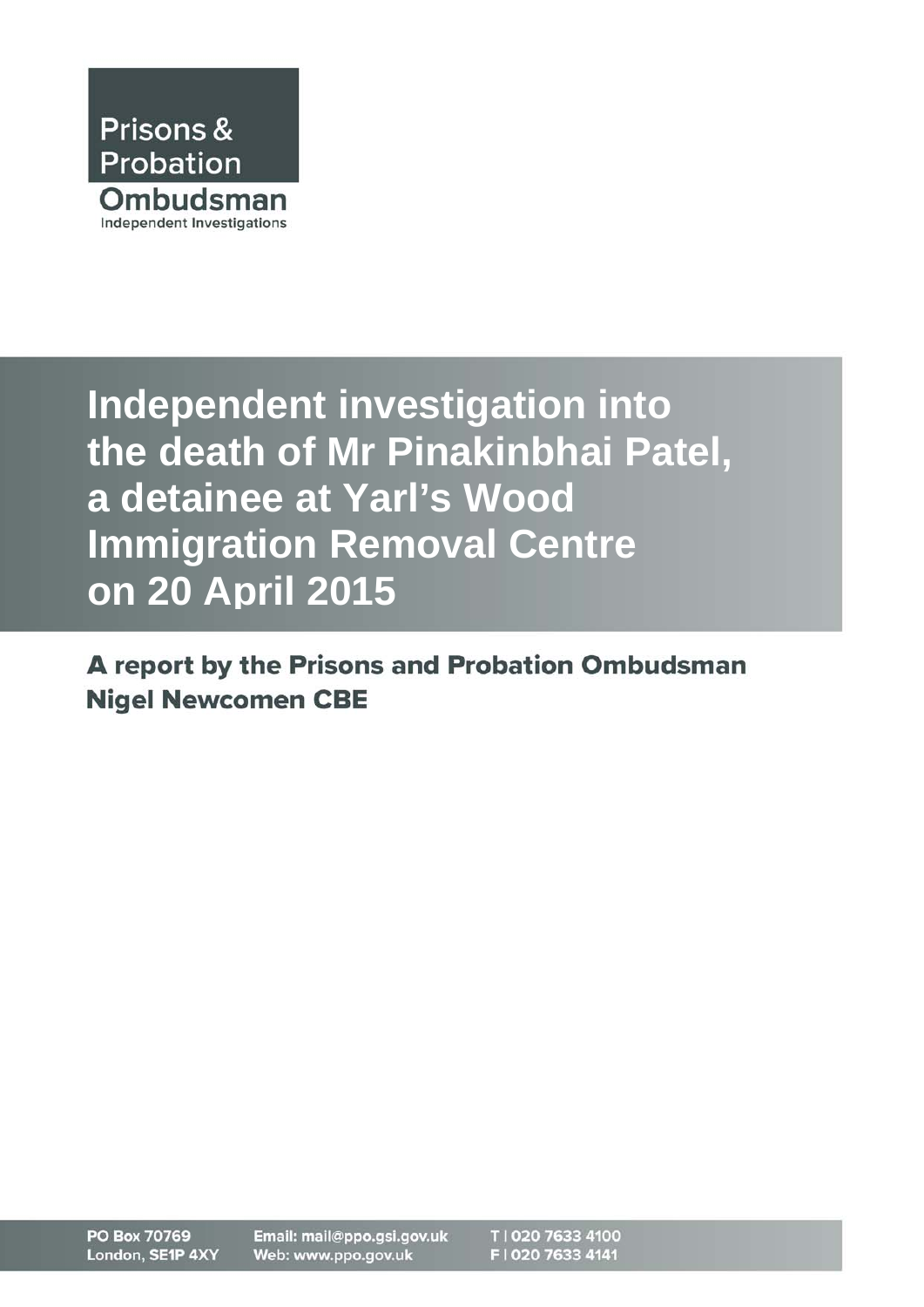## **Our Vision**

To carry out independent investigations to make custody and community supervision safer and fairer.

## **Our Values**

### We are:

**Impartial:** we do not take sides Respectful: we are considerate and courteous Inclusive: we value diversity **Dedicated:** we are determined and focused **Fair:** we are honest and act with integrity



#### **© Crown copyright 2015**

This publication is licensed under the terms of the Open Government Licence v3.0 except where otherwise stated. To view this licence, visit nationalarchives.gov.uk/doc/open-government-licence/version/3 or write to the Information Policy Team, The National Archives, Kew, London TW9 4DU, or email: psi@nationalarchives.gsi.gov.uk.

Where we have identified any third party copyright information you will need to obtain permission from the copyright holders concerned.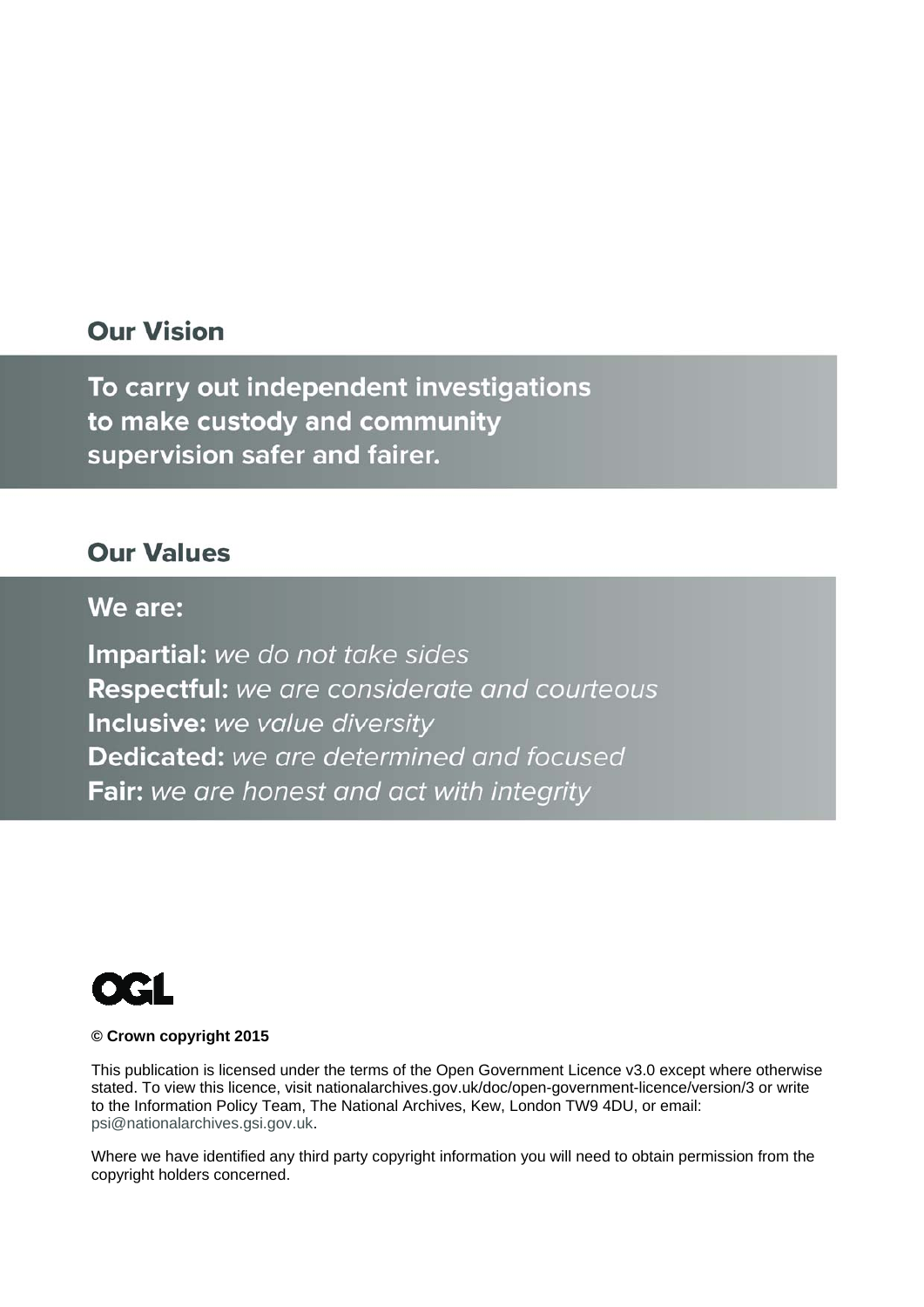The Prisons and Probation Ombudsman aims to make a significant contribution to safer, fairer custody and community supervision. One of the most important ways in which we work towards that aim is by carrying out **independent** investigations into deaths, due to any cause, of prisoners, young people in detention, residents of approved premises and detainees in immigration centres.

My office carries out investigations to understand what happened and identify how the organisations whose actions we oversee can improve their work in the future.

Mr Pinakinbhai Patel died from a heart attack caused by coronary artery arteriosclerosis and thrombosis at Yarl's Wood Immigration Removal Centre on 20 April 2015. He was 33 years old. I offer my condolences to his family and friends.

Mr Patel's death was sudden and unforeseeable. However, the investigation identified a number of areas for improvement. These include the need to use a telephone interpretation service when assessing those, like Mr Patel, who speak little English and improved access to a GP.

I am also concerned that emergency response arrangements were poor. There was confusion about two local policies, neither of which complied with national instructions, there was a delay in calling an ambulance and in admitting the ambulance once it arrived and staff were not confident in using emergency equipment. I have previously expressed concerns about emergency response at Yarl's Wood, and more generally across the immigration detention estate, and this issue needs to be addressed as a matter of urgency.

This version of my report, published on my website, has been amended to remove the names of staff and prisoners involved in the investigation.

#### **Nigel Newcomen CBE Prisons and Probation Ombudsman Construction Construction October 2015**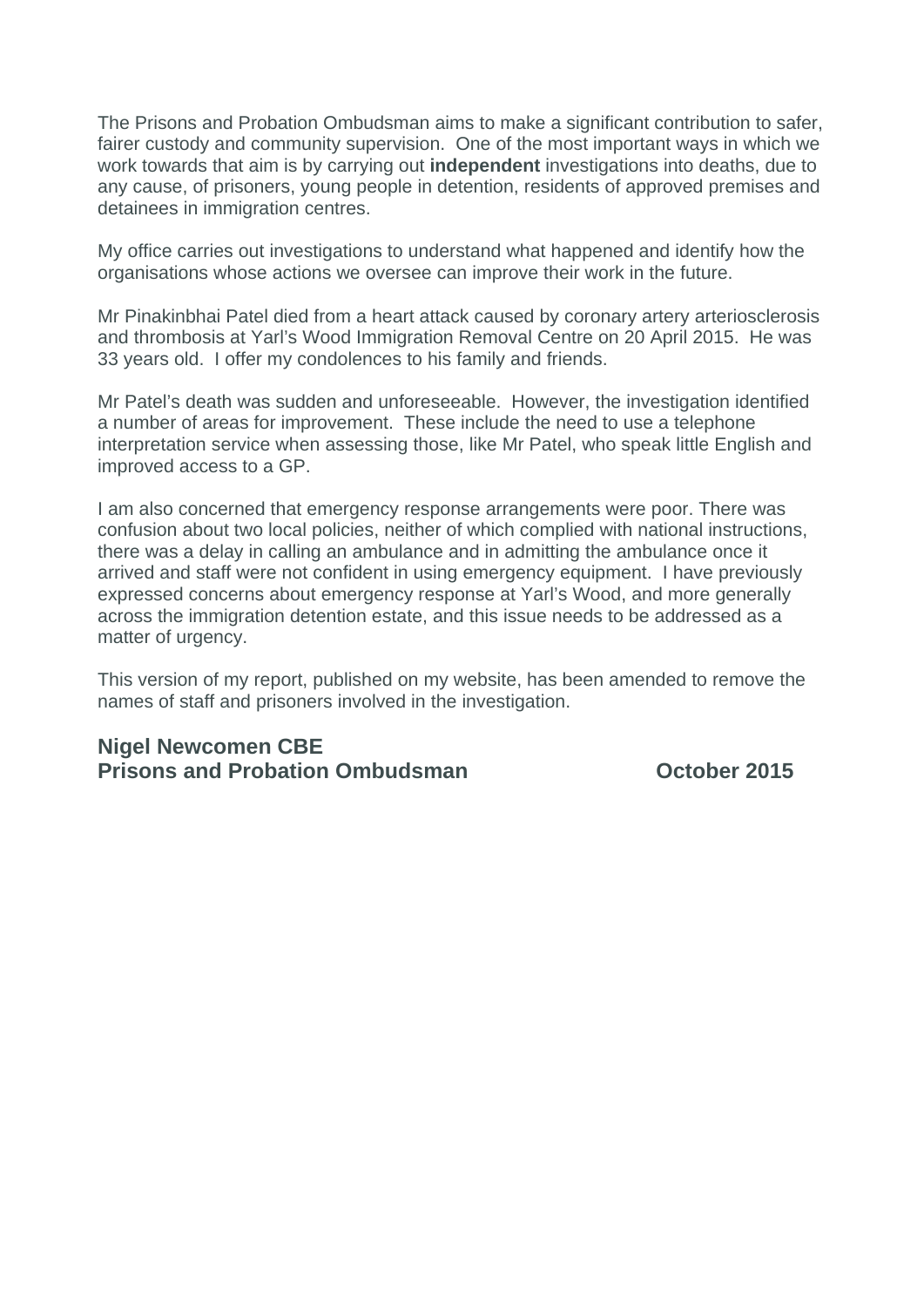## **Contents**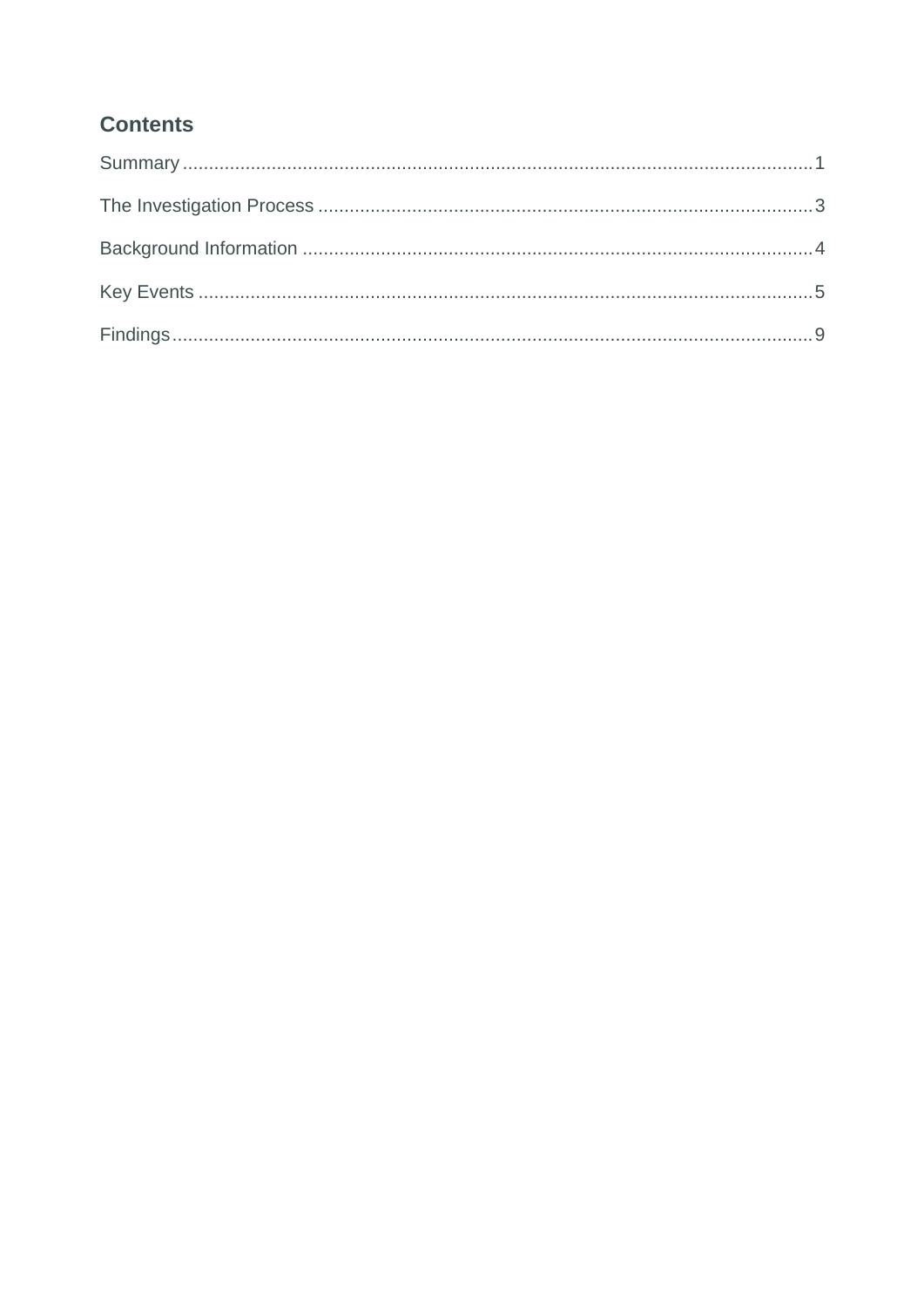## **Summary**

### **Events**

- 1. On 11 February 2015, Mr Pinakinbhai Patel and his wife arrived at Heathrow Airport and were refused leave to enter the United Kingdom. Neither spoke much English. On 12 February, they were taken to Yarl's Wood Immigration Removal Centre. A nurse assessed Mr Patel and recorded no health concerns. Mr Patel and his wife were held together in the centre's family unit. They appealed against the decision to refuse them leave to enter the country.
- 2. On 15 April, Mr Patel told a nurse he had leg pain and the nurse added him to the GP waiting list. At 9.30am on 20 April, Mr Patel suddenly collapsed in his room. Other detainees alerted the unit officer, who radioed an emergency. Unit staff cared for Mr Patel's wife and nurses arrived and began cardiopulmonary resuscitation. A member of staff in the control room waited six minutes to be directed to call an ambulance. Paramedics arrived, but were slightly delayed getting into the centre by a fault with the gate. Mr Patel did not recover and paramedics pronounced him dead at 10.26am. The cause of death was a heart attack caused by coronary artery arteriosclerosis and thrombosis.

## **Findings**

- 3. The clinical reviewer found that Mr Patel's sudden death was not foreseeable and that the care he received before he collapsed was broadly equivalent with that available in the community. However, we are concerned that Mr Patel saw nurses twice and they did not use a telephone interpreting service. Mr Patel spoke and understood little English and it is unlikely that the communication was effective. A nurse referred Mr Patel to the GP on 15 April, but there was still no doctor's appointment booked when he died on 20 April.
- 4. We consider that the emergency response was not good enough. A national Detention Services Order, issued in 2014, requires control room staff to call an ambulance as soon as staff radio a medical emergency code. Yarl's Wood had two confusing and contradictory local policies, neither of which included this requirement. This led to a six-minute delay, while the control room officer waited for a manager to tell her to call an ambulance. The control room officer was alone during the emergency and there is no contingency plan to enhance the staffing during an emergency.
- 5. A problem with the gates led to a further delay admitting the emergency response vehicles to the centre. Nurses could not assemble the emergency equipment properly, which meant that Mr Patel was not given oxygen until the paramedics arrived. There was only one set of emergency response bags for the whole centre, which is not enough for an establishment the size of Yarl's Wood.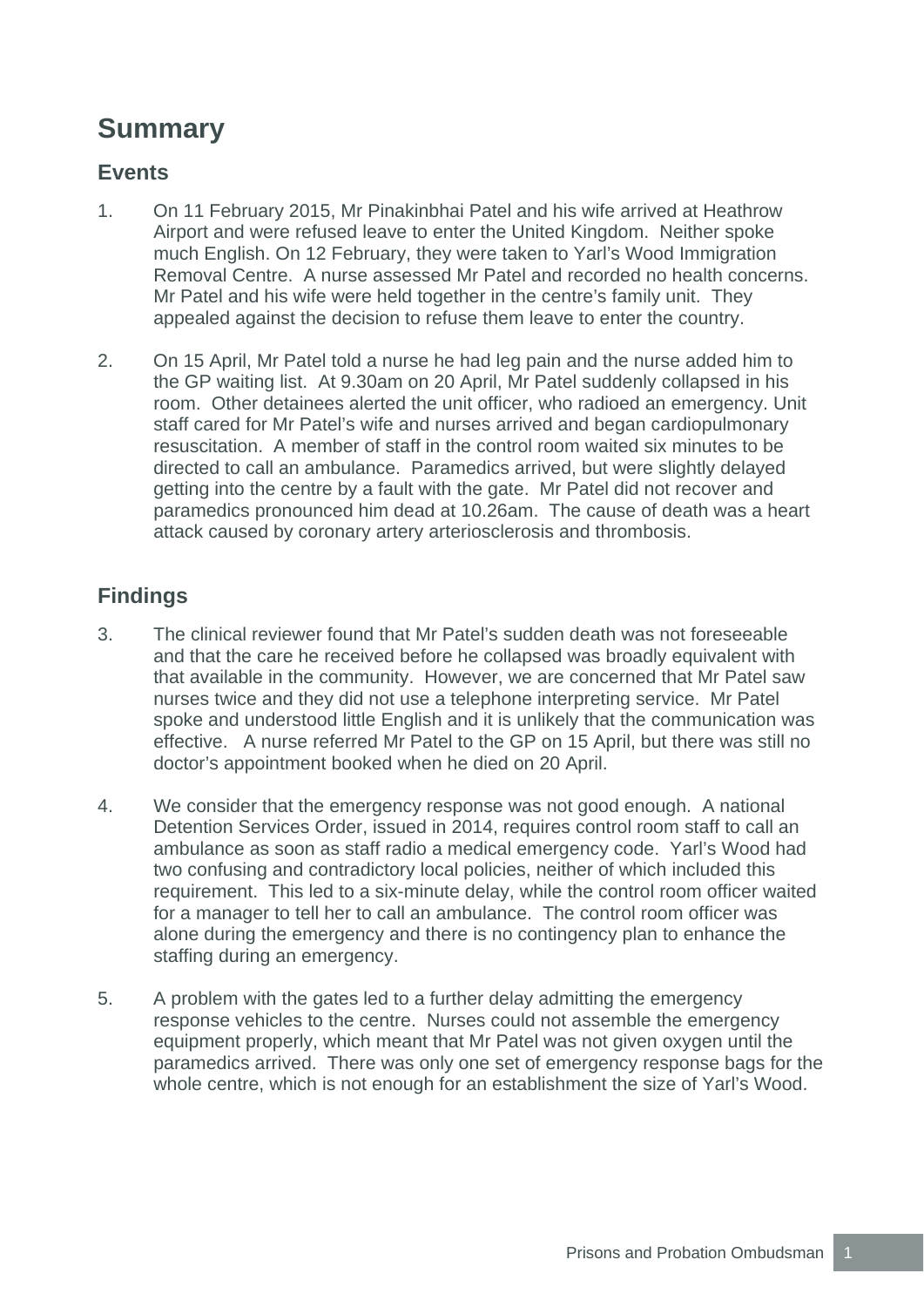### **Recommendations**

- The Head of Healthcare should ensure that staff use the telephone interpreting service for assessments when a detainee speaks little or no English.
- The Head of Healthcare should ensure that detainees have appropriate access to GPs for both routine and urgent appointments and, except in exceptional circumstances, should be able to see a GP within a week. Regular audits of waiting times should be conducted to ensure a satisfactory standard of service is maintained.
- The Director and Head of Healthcare should ensure that Yarl's Wood's local emergency contingency plans are in line with Detention Services Order 09/2014 and that:
	- Control room staff call an ambulance immediately an emergency code is called.
	- That there is a contingency plan for staffing the control room during an emergency.
	- The reception gates undergo a full maintenance check and that all control room staff can operate the override mechanism.
	- There is sufficient emergency response equipment and staff are trained and competent to use it.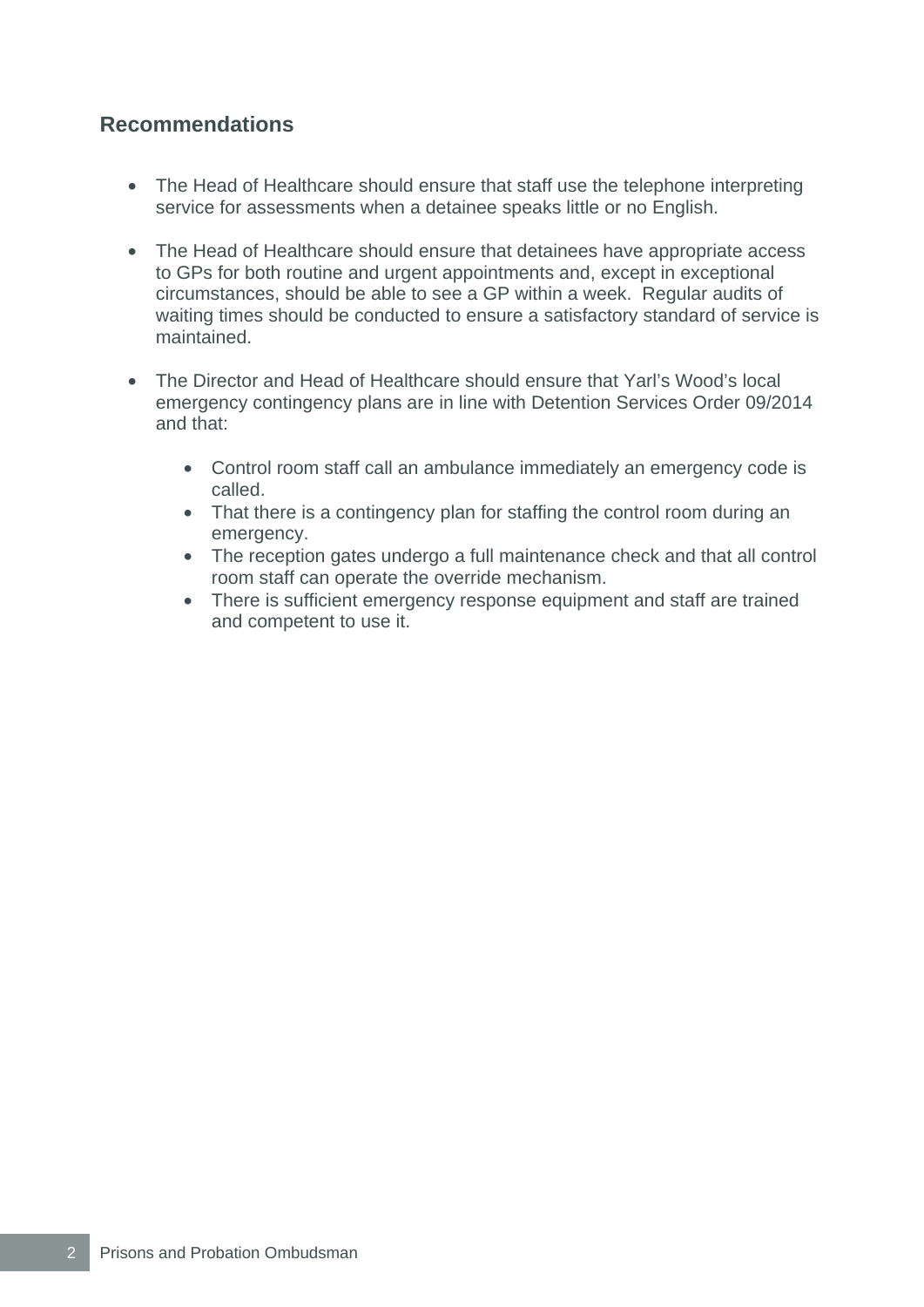# **The Investigation Process**

- 6. The investigator issued notices to staff and detainees at Yarl's Wood Immigration Removal Centre informing them of the investigation and asking anyone with relevant information to contact him. No one responded.
- 7. The investigator visited Yarl's Wood on 23 April. He obtained copies of relevant extracts from Mr Patel's detention and medical records and spoke to four detainees who had been present during the emergency.
- 8. NHS England commissioned a clinical reviewer to review Mr Patel's clinical care at the centre.
- 9. The investigator and the clinical reviewer interviewed eight members of staff at Yarl's Wood on 20 May. The clinical reviewer interviewed paramedics on 10 June.
- 10. We informed HM Coroner for the Bedfordshire and Luton area of the investigation, who provided the results of the post-mortem examination. We have sent the coroner a copy of this report.
- 11. One of the Ombudsman's family liaison officers tried to contact Mr Patel's wife, to explain the investigation and to ask if she had any matters she wanted the investigation to consider. Despite a number of telephone calls, he was unable to establish contact and sent a letter to her address instead. We have not had a response. The family liaison officer was also unable to establish contact by telephone or letter to arrange for Mr Patel's wife to see a copy of the draft report.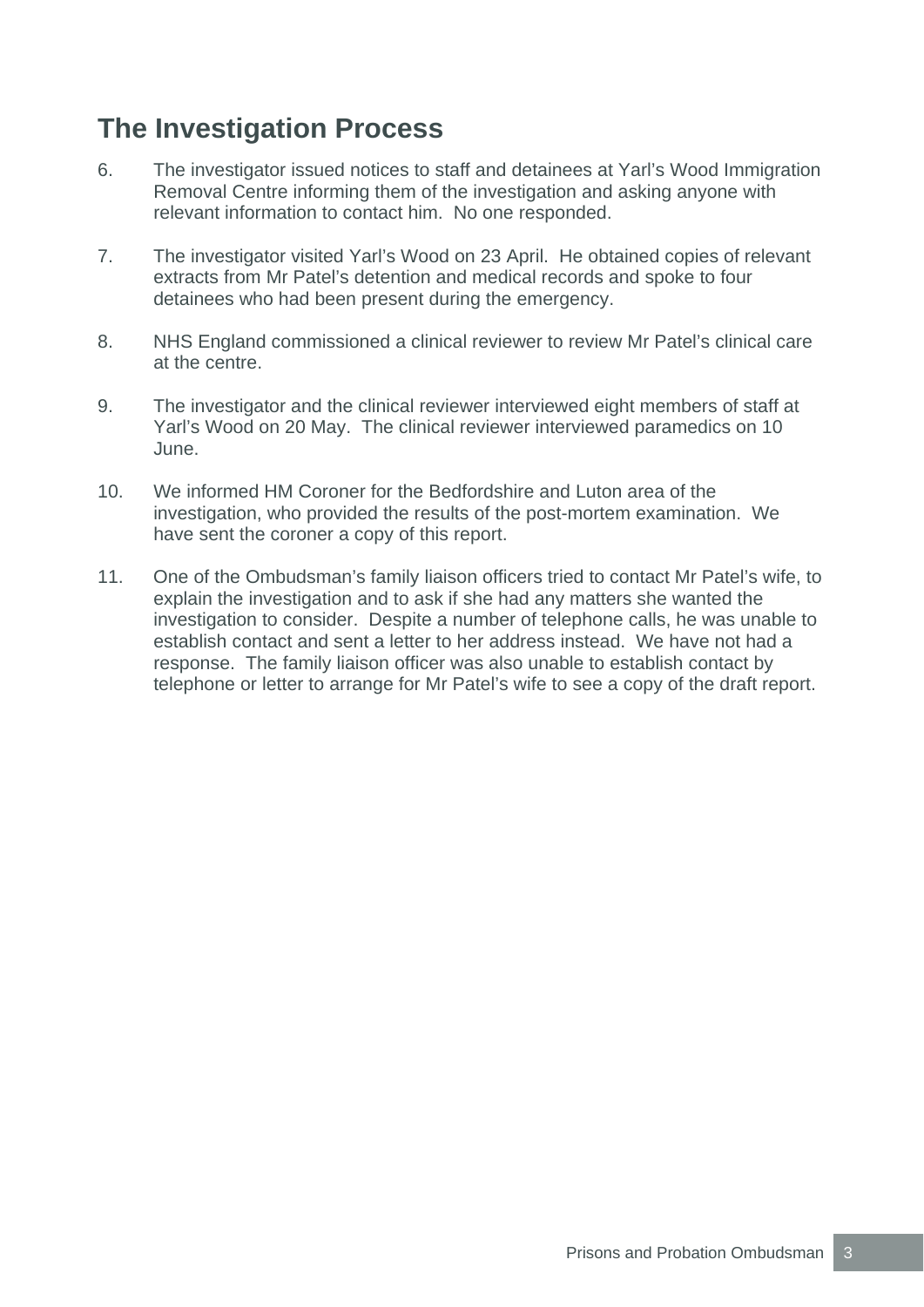## **Background Information**

#### **Yarl's Wood Immigration Removal Centre**

12. Yarl's Wood is operated by Serco and holds on average 350 detainees over the age of 18. Most are single women, but husbands and wives can live together in the Hummingbird family unit, and there is also a separate short term holding facility for single men. G4S has provided healthcare services at Yarl's Wood since September 2014. Reception health assessments are carried out by a nurse working alone. There is a GP surgery seven days a week.

#### **HM Inspectorate of Prisons**

13. The most recent inspection of Yarl's Wood was in April 2015, just after Mr Patel died. The inspectors found that the quality of healthcare had significantly deteriorated since their last inspection, with severe and chronic staff shortages. Access to most primary care services was good but improvements were needed to scheduling appointments. Detainees' perceptions of healthcare were overwhelmingly negative and they said that healthcare staff had a poor attitude. The inspectors had significant concerns about the inadequate management of physical health problems.

#### **Independent Monitoring Board**

14. Each immigration removal centre has an Independent Monitoring Board (IMB) of unpaid volunteers from the local community who help to ensure that detainees are treated fairly and decently. In their 2014 annual report, the IMB reported a serious deterioration in the quality of healthcare provision. For much of 2014, the healthcare department was under-staffed and lacked proper management. The IMB commented that new commissioning arrangements and the change in healthcare provider had not helped. Detainees frequently complained that healthcare staff had a dismissive attitude and that it was difficult to get a GP appointment. When G4S took over, they reduced the weekly GP hours from 48 to 38. The IMB found that the healthcare team were struggling to recruit permanent staff. At the time of this investigation, only seven of the 19 posts were filled by permanent staff.

#### **Previous deaths at Yarl's Wood**

15. We investigated the death of a woman from a pulmonary embolism at Yarl's Wood in March 2014. This was the only other death at the centre for nearly a decade. We recommended that the Director General of Immigration Enforcement should implement a medical emergency response code system at all immigration removal centres to avoid delays in calling an ambulance. The Home Office introduced a Detention Services Order, but this investigation found that Yarl's Wood did not implement the Order effectively.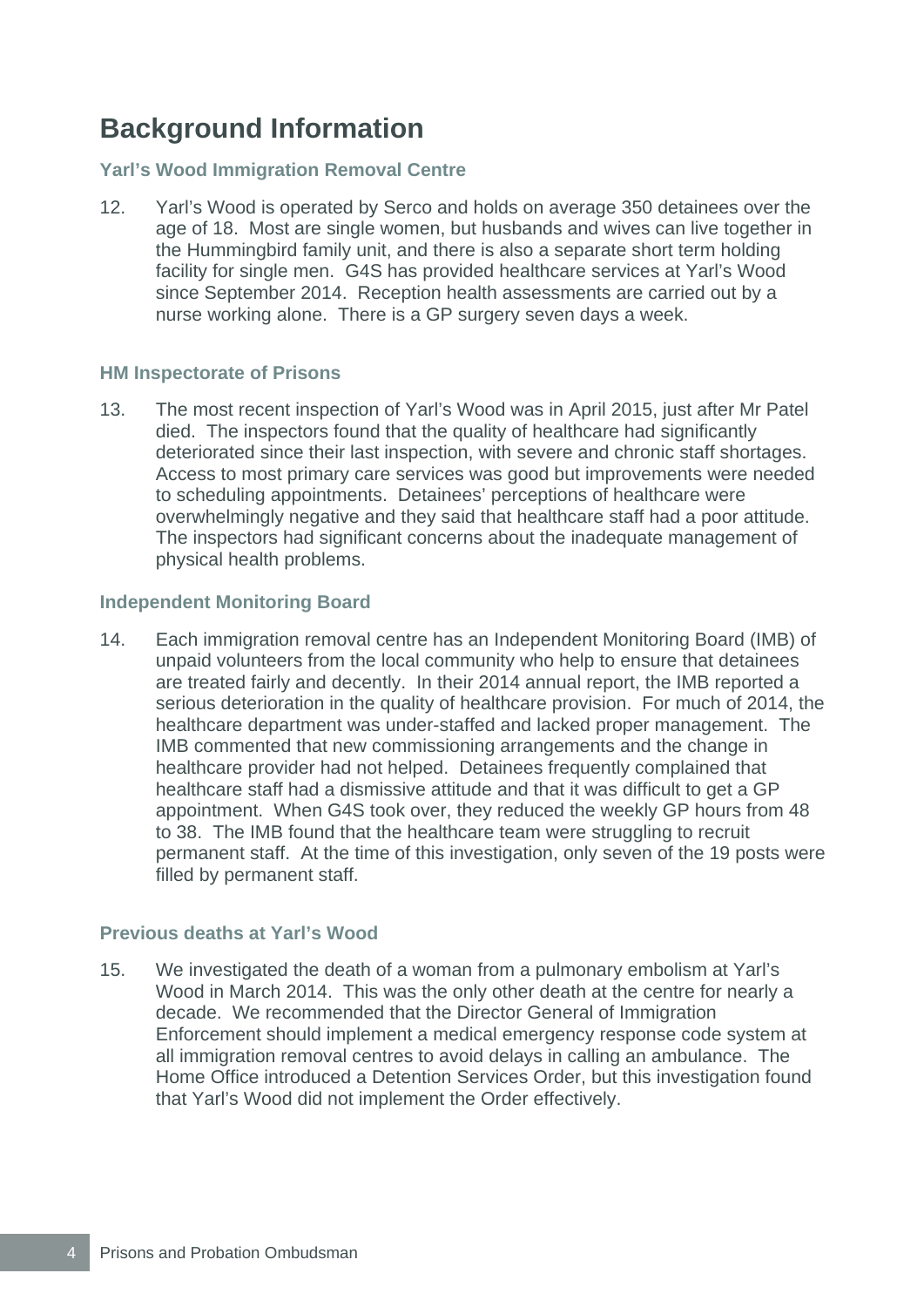## **Key Events**

- 16. On 11 February 2015, Mr Pinakinbhai Patel and his wife arrived at Heathrow Airport on a flight from India. They both spoke Gujarati but very little English. They had Indian passports and visitors' visas. Immigration staff interviewed them and were not satisfied that they planned to return to India. They refused them leave to enter the United Kingdom and cancelled their visas. The couple appealed against the decision and were detained pending the appeal.
- 17. On 12 February, Mr and Mrs Patel were taken from Heathrow to Yarl's Wood Immigration Removal Centre. Immigration staff at Heathrow did not record any medical issues.
- 18. After the couple arrived at Yarl's Wood, a nurse saw Mr Patel for a reception health assessment. He did not record any concerns about Mr Patel's health. He did not use a telephone interpreting service for the assessment, despite noting that Mr Patel did not speak English well. Mr Patel did not report any existing medical problems and was not on any medication. Because he had arrived from abroad, he had no available medical records. Mr and Mrs Patel moved to a shared room in the Hummingbird Unit. This unit allows family members over the age of 18 to live together.
- 19. Immigration staff had originally arranged to remove Mr and Mrs Patel on 26 February, if they had not appealed. Mr Patel's appeal was apparently not communicated to Home Office Detention Services, because they did not cancel the planned removal and arrived to take him to the airport on 26 February. The mistake was recognised and Mr and Mrs Patel remained in Yarl's Wood waiting for their appeal to be heard. On 26 March, Mr Patel and his wife moved to Room 137 in the Hummingbird Unit.
- 20. On Wednesday 15 April, Mr Patel told a nurse at a triage clinic that he had been having pain in his calves for the last week. He said that the pain was not going away and was worse in bed at night. He also complained of lower back pain which got worse when he bent down and was radiating down his legs. He said that unit staff had given him paracetamol but that this was not helping. (Staff at Yarl's Wood are allowed to give detainees paracetamol, which they record in a log.) Mr Patel asked for stronger pain relief. The nurse said that he could understand Mr Patel, who was able to communicate that the pain was in his legs and back. He examined him, prescribed ibuprofen to be taken at night and added Mr Patel to the GP waiting list. However, there is no record that an appointment was ever scheduled.
- 21. A married couple lived in room 139. They told the investigator that Mr Patel was upset about being detained, but he had never reported feeling unwell. He played sport regularly with the other detainees. A married couple lived in room 140. They described Mr Patel as a jolly person who was very kind and never had any health problems. He was very active and played volleyball or cricket twice a day after lunch and dinner. They said that he had played cricket on Sunday 19 April and had appeared happy and well.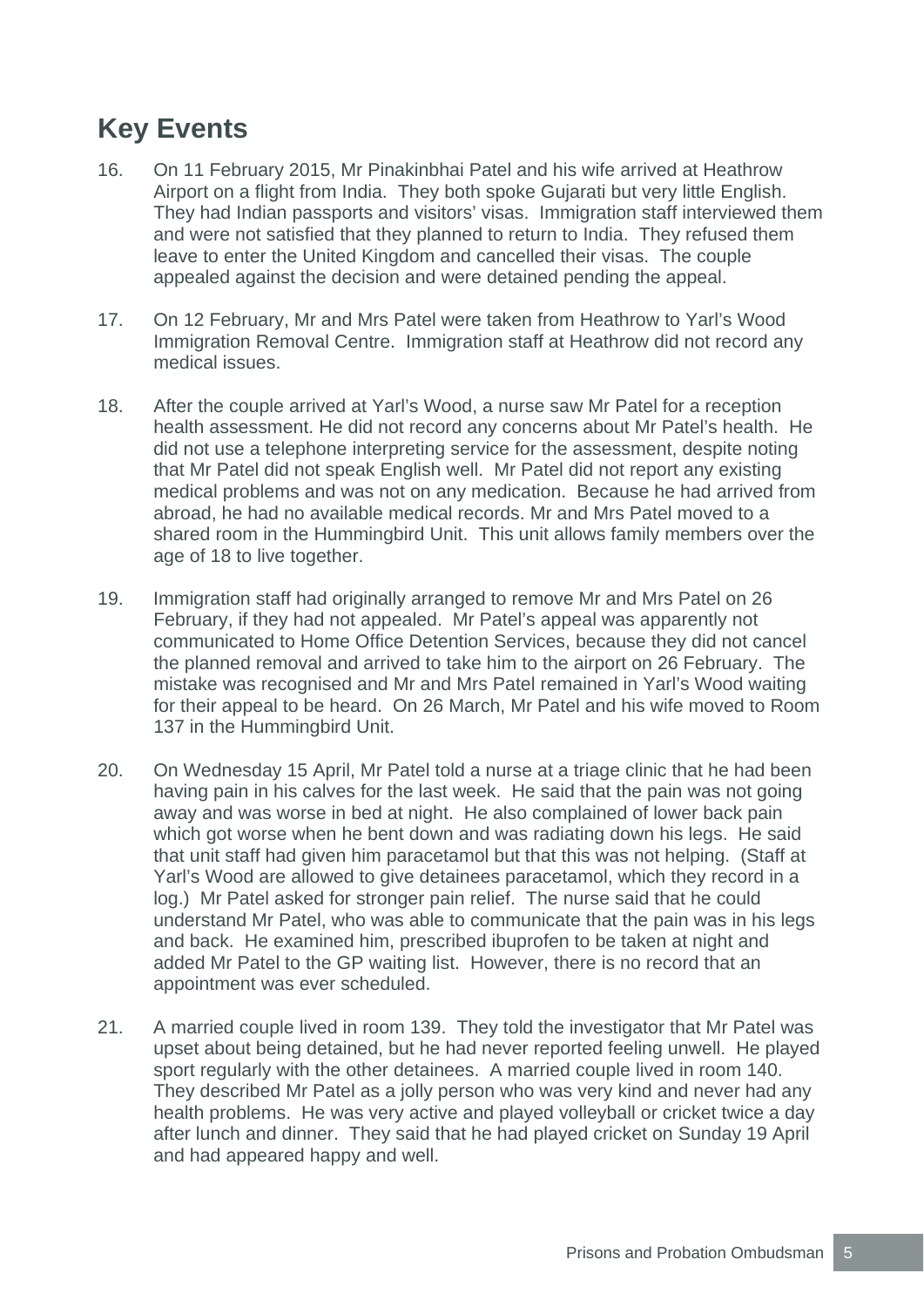#### **Monday 20 April**

- 22. The couple who lived in room number 140 said that Mr Patel had breakfast as usual on the morning of 20 April. At 9.20am, Mr Patel went to the shop and bought an energy drink. He then smoked a cigarette and consumed the drink, before returning to his room.
- 23. Shortly after he got back to room 137, Mr Patel became unwell. His wife ran to room 140 to ask the woman for help. The woman went to room 137 and saw Mr Patel on the bed. He was struggling to speak and clutching his head and arms. The woman called her husband to come and help. Mr Patel then got up but fell backwards, closed his eyes and stopped breathing properly. The woman ran to the unit office and told a detention custody officer who was working on her own in the unit, that Mr Patel did not look well. The officer followed the woman to room 137. She asked other detainees, who were crowding around Mr Patel, to move out of the way. She put her ear to his mouth, observed his chest and did not see any rise and fall to indicate that he was breathing.
- 24. At 9.30am, the officer radioed a medical code blue emergency. (A code blue indicates that a detainee is unconscious or not breathing and should alert the control room to call an ambulance immediately.) An officer was working in the control room. She transmitted this message to the emergency response nurse, the orderly officer and the duty director who all acknowledged receiving the message. The officer did not call an ambulance because one of the two relevant local policies required control room staff to wait for advice from a manager or a nurse at the scene.
- 25. Mr Patel made occasional noises as if he was gasping for breath and blood started to trickle out of his mouth. The officer put him in the recovery position on the bed. She radioed two more requests for immediate assistance. A further officer arrived and the officer who was already in the cell asked her to get help. The officer went to the office and telephoned a further officer to ensure that healthcare staff were on their way. That officer radioed the nurse again.
- 26. A nurse and a healthcare assistant were in the healthcare centre when they heard the radio messages and took the emergency response equipment, which includes an oxygen cylinder and a defibrillator, to the Hummingbird Unit. The nurse estimated that it took between three to five minutes to reach the unit.
- 27. The orderly officer arrived at the Hummingbird Unit at the same time as the healthcare staff. They found the officer supporting Mr Patel in the recovery position on the bed. He was unresponsive, his eyes were fixed and he was bleeding from his mouth. The nurse told the orderly officer to request an ambulance and call the centre GP and other available healthcare staff.
- 28. The orderly officer radioed for an ambulance and an officer telephoned the control room. At 9.36am, a further officer requested an ambulance and gave the ambulance service operator a telephone number for the Hummingbird Unit. The operator called the orderly officer who gave more details.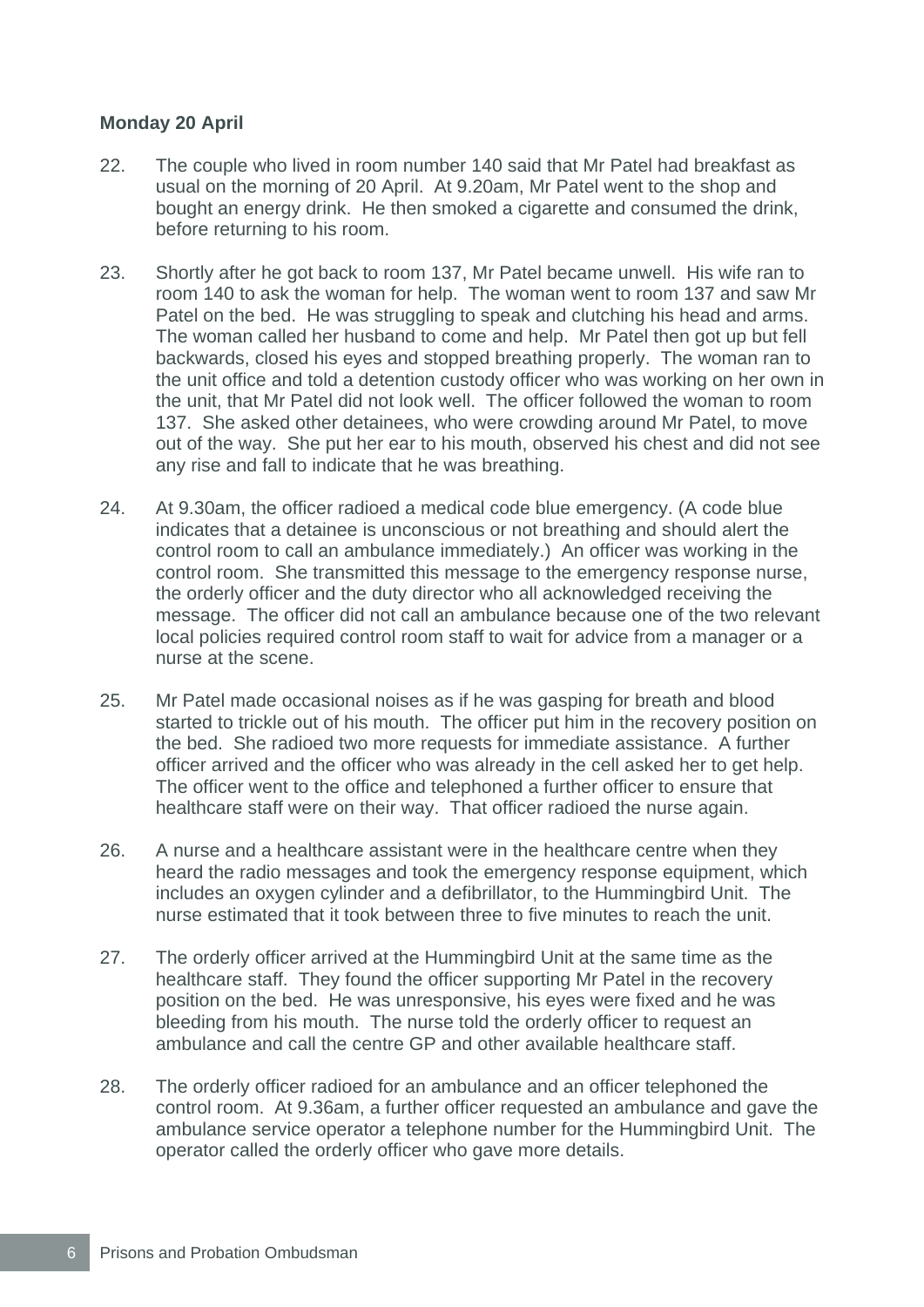- 29. When she arrived, the nurse immediately recognised that Mr Patel was not breathing. Two officers helped the healthcare staff to move Mr Patel to the floor and the nurse began chest compressions. A custodial manager and two officers then took turns with chest compressions and giving rescue breaths while the nurse attached the defibrillator. The orderly officer sent an officer to get a second defibrillator from the gym as a precaution and asked the assistant orderly officer to bring an extra oxygen cylinder. A nurse printed out Mr Patel's clinical record and brought it to the room.
- 30. A further nurse arrived and, with the emergency response nurse tried to assemble the bag valve mask used to give oxygen when a patient is not breathing. They could not assemble it. The emergency response nurse said that they were both shaky and stressed. They abandoned it and instead used a different type of oxygen mask, which was of no benefit to Mr Patel because he was not breathing. Nurses shocked Mr Patel repeatedly with the defibrillator. At 9.47am, the duty GP and the clinical lead arrived. The woman who was resident in room 140 took Mrs Patel to her room, where other detainees, a member from the chaplaincy team and an officer comforted her.
- 31. Yarl's Wood is on an industrial estate. There are two entrances to the estate, both blocked by mechanical barriers. Only one of these entrances is staffed by a security guard. The barriers at the other entrance can be operated remotely by the guard. The officer did not telephone the guard to warn him that an ambulance was on its way. In the past, ambulances have used both entrances, but fortunately this time the ambulance arrived at the staffed entrance and was admitted to the estate immediately. The guard later telephoned the officer to complain that he had not been told about the ambulance and would have had the gates open in readiness if he had been alerted.
- 32. There was a delay in getting the first response vehicle and the ambulance into Yarl's Wood. To allow rapid access to the centre, both the outer and inner reception gates can be opened simultaneously using an override mechanism. The officer had permission to use the override, but this did not function. A rapid response vehicle arrived at 9.44am. The outer gate opened about three feet before closing again. It opened fully at about 9.47am, by which time an ambulance had also arrived. The vehicles drove into the airlock together but then had to wait for the outer gate to fully close again behind them before the inner gate opened.
- 33. Paramedics arrived at Mr Patel's room at 9.54am. The clinical lead said that there were too many detention staff present who were not directly treating Mr Patel and the paramedics had to ask for the room to be cleared. Only the duty GP and the clinical lead stayed. The paramedics tried to revive Mr Patel for more than half an hour, giving oxygen, further shocks from the defibrillator and shots of adrenaline. The clinical lead assisted with chest compressions. However, Mr Patel did not recover and the GP pronounced him dead at 10.26am.

#### **Contact with Mr Patel's family.**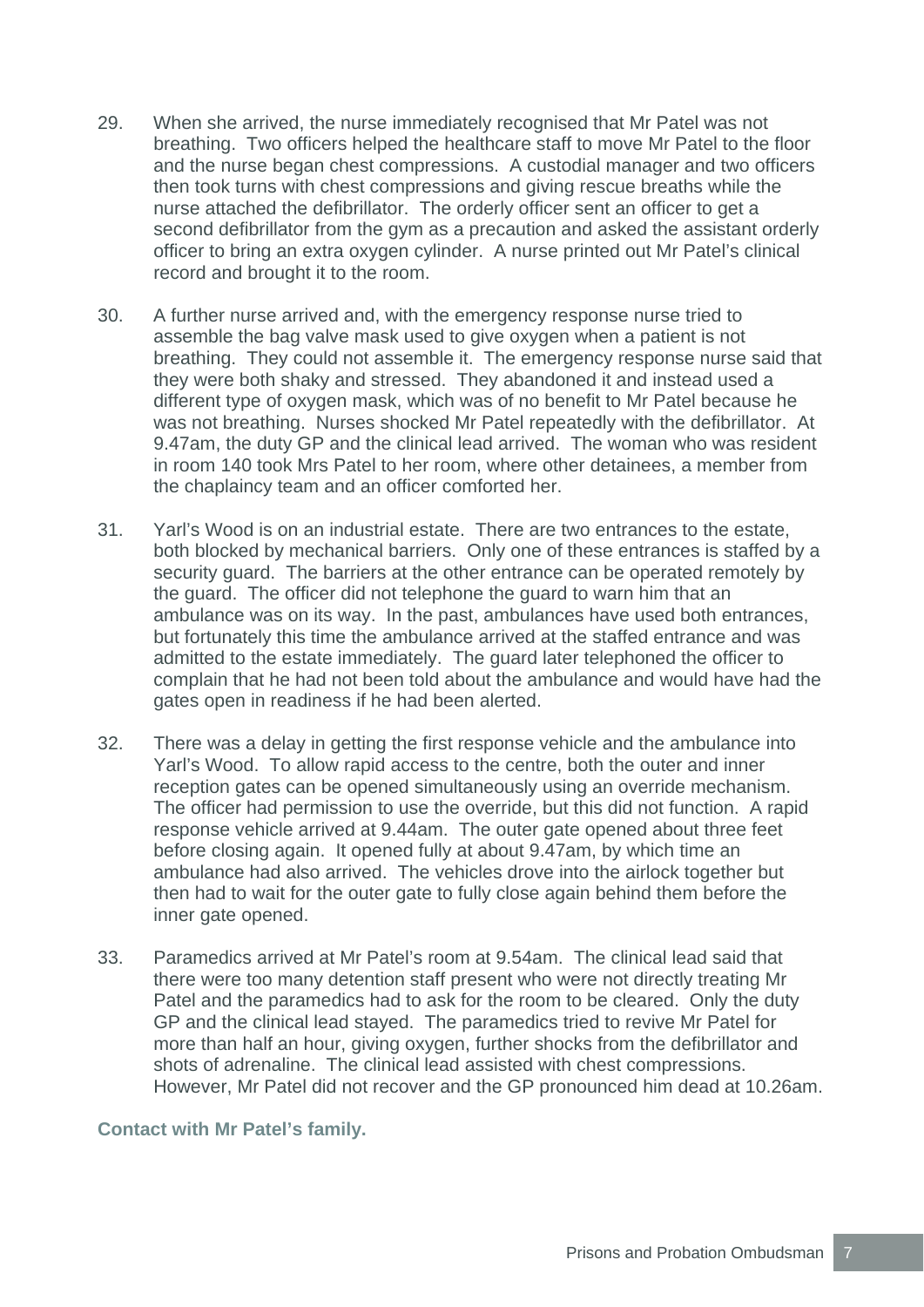1. An assistant director told Mrs Patel that her husband had died, using other detainees to interpret. An officer and a member of the chaplaincy team stayed with Mrs Patel for the rest of the day. The officer used other detainees and the Big Word telephone interpreting service to communicate with her. The Director wrote a condolence letter to Mrs Patel, translated into Gujarati. Mrs Patel was released from Yarl's Wood on Wednesday 22 April and went to stay with relatives in London. The Home Office paid for Mr Patel's funeral, which was held at Golders Green crematorium on 5 May. When Mr Patel died, the Immigration Tribunal had not yet reached a decision about his appeal.

#### **Support for detainees and staff**

- 34. Managers checked all of the detainees who had been present during the emergency. The chaplaincy team spent time with detainees in Hummingbird Unit. A centre manager reviewed all detainees subject to suicide and self-harm prevention procedures in case they had been affected by the news of Mr Patel's death. The couple in room 140 said that they had been well supported by staff. After Mr Patel died, some of the detainees refused to eat lunch as a protest. A member of staff from the Home Office and the orderly officer spoke to detainee representatives at lunchtime on 20 April. The detainees resumed eating and Home Office staff held focus groups to help address any concerns. When the investigator visited on 23 April, there was no evidence of any disruption or a hunger strike.
- 35. At 1.35pm on 20 April, the Director held a debrief for staff involved in the emergency. The care team also offered support. A nurse manager from another immigration removal centre visited to offer one-to-one support to the nurses.

#### **Post-mortem report**

2. A post mortem examination found that Mr Patel had died from a heart attack caused by coronary artery arteriosclerosis and thrombosis.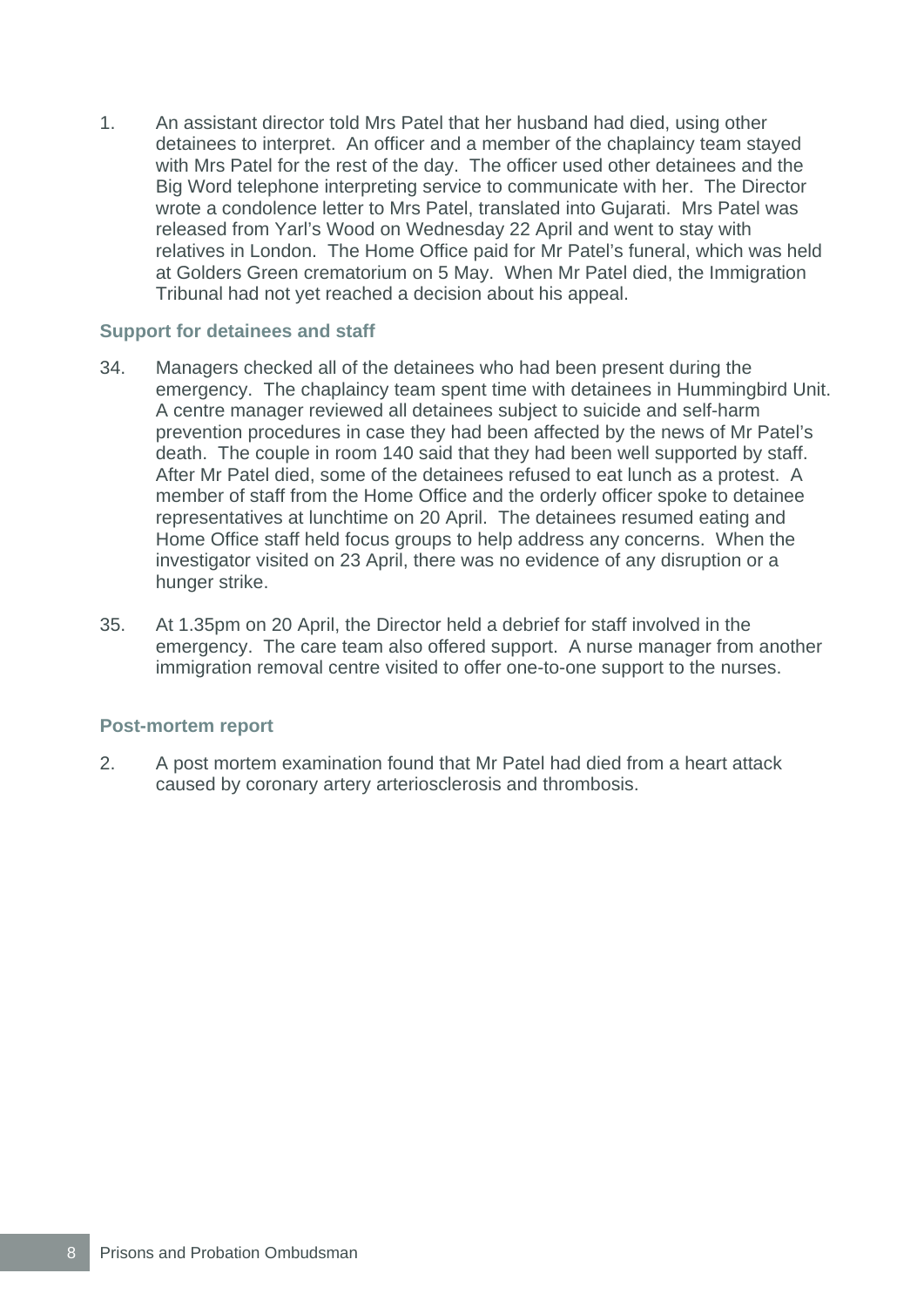# **Findings**

#### **Clinical care**

3. The clinical reviewer noted that Mr Patel's heart attack was most likely to have resulted from an undiagnosed chronic condition. She thought it very unlikely that there would have been any evidence of coronary artery arteriosclerosis when the nurse assessed him on 12 February or when a further nurse saw him on 15 April. Neither nurse used the Big Word telephone interpreting service. The nurse that assessed him on 12 February knew how to access the service but maintained that he had been able to communicate with Mr Patel, even though he noted on the assessment that Mr Patel did not speak English well. The reception assessment asks about specific medical conditions, and it is hard to see how the nurse could have meaningfully asked these questions when Mr Patel spoke little or no English and his wife spoke none. The nurse that assessed him on 15 April also knew how to access the service but did not use it and said that Mr Patel was able to make himself understood and describe his pain. We make the following recommendation:

**The Head of Healthcare should ensure that staff use the telephone interpreting service for assessments when a detainee speaks little or no English.** 

- 4. When the nurse saw Mr Patel on 15 April, he added him to the GP waiting list. At the time, healthcare staff prioritised certain appointments, such as for new arrivals. When a GP was available, healthcare staff gave an appointment to a patient from the waiting list, such as Mr Patel. There is no standard timescale within which a patient has to see a GP either in Yarl's Wood or in the community, since a 48-hour target was abandoned. However, Mr Patel remained on the waiting list for the next five days and no appointment had been booked for him by the time he died.
- 5. The clinical reviewer considered this was not an acceptable standard. The Independent Monitoring Board's most recent report identified that detainees had trouble accessing GP appointments and HM Inspectorate of Prisons identified problems with the appointment system. The number of GP surgery hours was reduced last year when G4S took over the healthcare contract. The clinical lead had only been in post a few weeks when Mr Patel died. She told the investigator that she had serious reservations about the existing GP referral system. She said that she planned to stop using a waiting list and instead use a triage nurse to identify appropriate GP referrals and make the best use of the limited number of appointments. We make the following recommendation:

**The Head of Healthcare should ensure that detainees have appropriate access to GPs for both routine and urgent appointments and, except in exceptional circumstances, should be able to see a GP within a week. Regular audits of waiting times should be conducted to ensure a satisfactory standard of service is maintained.** 

6. Although he did not see a GP before he died, the clinical reviewer concluded that Mr Patel's care before 20 April was broadly equivalent with that available in the community and that his death was not foreseeable.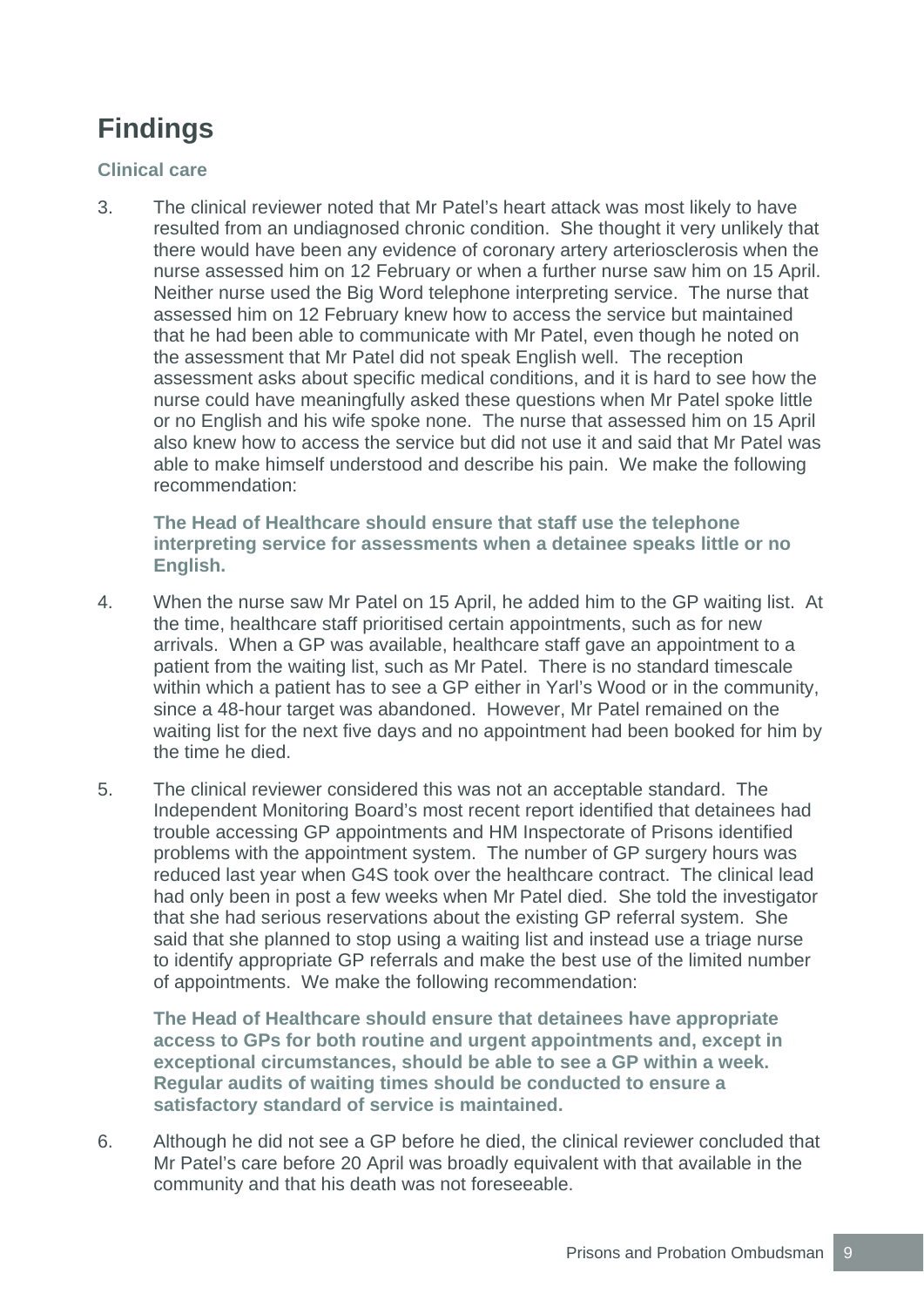#### **Emergency response**

- 36. The clinical reviewer commented that there was only a very slim chance of Mr Patel surviving the heart attack. However, we consider that the emergency response after he collapsed was not good enough and in other emergencies could mean the difference between life and death. Several systemic failings led to unnecessary delays.
- 37. In our Learning Lessons Bulletin about Immigration Removal Centres published in March 2014, we highlighted a lack of learning from Prison Service emergency response procedures and the absence of a national instruction about emergency response. After the death of a woman at Yarl's Wood in March 2014, we recommended that the Director General of Immigration Enforcement should develop a national protocol to ensure that there were no delays in calling an ambulance at immigration removal centres. The Home Office introduced Detention Services Order (DSO) 09/2014 in October 2014, which included a mandatory requirement for control room staff to call an ambulance immediately they receive an emergency medical code.
- 38. On 28 November 2014, Yarl's Wood introduced a 'Post Order' (the local instruction system) entitled 'Procedure for calling a blue light emergency'. This local instruction states that there should never be a delay caused by staff waiting for permission to call an ambulance and that any member of staff can instruct the control room to make the call. However, the Post Order does not outline the two required emergency codes, code blue and code red, and does not state that control room staff should call an ambulance automatically as soon as staff at the scene radio one of the codes.
- 39. Yarl's Wood also had a different local Post Order, ' $1<sup>st</sup>$  and  $2<sup>nd</sup>$  response', which was last updated in September 2014. This also contains emergency response procedures and requires staff to wait for advice from a manager or member of healthcare staff at the scene before calling an ambulance. This Post Order was not updated to reflect the requirements of DSO 09/2014 but it was not removed either. This means that Yarl's Wood had two confusing and contradictory local instructions when Mr Patel died, neither of which reflected the national policy.
- 40. The officer used the correct medical emergency response code when she found Mr Patel, but her colleague did not immediately call an ambulance. There was a six-minute delay while the officer waited for advice from the orderly officer and the emergency response nurse. Since Mr Patel died, we understand that the centre has updated both Post Orders, but confusingly emergency response instructions remain spread across two different orders.
- 41. An officer worked alone in the control room during the emergency. This situation became almost impossible to manage, as she was expected to:
	- speak to staff in Hummingbird Unit on one telephone
	- speak to the emergency services on another telephone
	- continue to answer and relay radio messages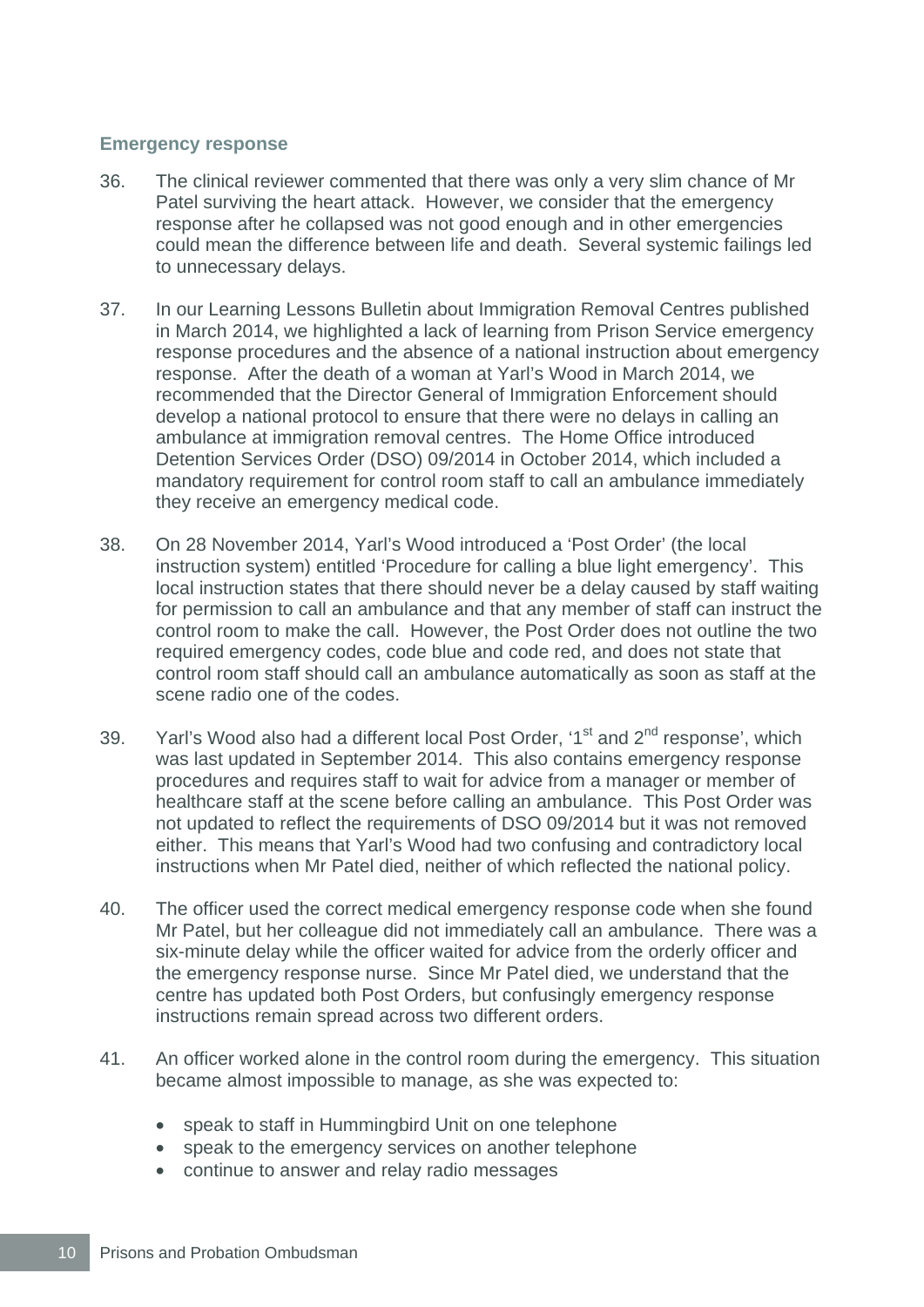- speak to the guard at the barriers on the edge of the industrial estate where Yarl's Wood is located about the arriving ambulance
- check CCTV for the approaching ambulance
- operate the vehicle gates
- 42. Serco recently successfully rebid for the contract to run Yarl's Wood. An internal transition team changed the level of staffing to reflect the terms of the new bid, and reduced the number of staff in the control room from two to one. This might be sufficient for routine operations but there was no contingency plan to ensure that the control room officer receives additional support in an emergency.
- 43. The first response vehicle and the ambulance were delayed when they arrived at Yarl's Wood because the outer and inner reception gates did not open simultaneously as they should have done. Paramedics arrived at Mr Patel's room at 9.54am.
- 44. The facilities manager had reported a fault with the reception gates on 13 April. The on-site engineer looked at the gates and recommended that a specialist should check them. The specialist attended the same day, found a problem with the inner reception gate sticking, restarted the equipment and left the gates operational after checking with the control room. The officer then reported a further fault with the inner gate sticking open on 14 April. There is nothing recorded on the job sheet to show that any further maintenance was carried out on the gate between this date and the emergency on 20 April. The on-site engineer responsible for checking the gate no longer works for Serco. A different Serco engineer looked at the gates on 20 April (after Mr Patel's death) and could not find any faults.
- 45. This was the first time that the officer had ever tried to open both gates simultaneously using the override mechanism. It is not clear whether she made a manual error, given the pressurised situation she faced, but it is possible that a pre-existing fault with the gates contributed to the problem.
- 46. It took between three and five minutes for nurses to reach Mr and Mrs Patel's room. There was only one full set of emergency response equipment in Yarl's Wood, located in the healthcare centre, which the nurse and the healthcare assistant took to the Hummingbird Unit (and another defibrillator is kept in the gym). Although it made no difference on this occasion, the clinical reviewer commented that this arrangement was inappropriate for an establishment the size of Yarl's Wood
- 47. During the emergency, the two nurses failed to assemble the bag valve mask correctly to give oxygen. The emergency response nurse said that they were both shaky and stressed. They abandoned using the bag valve mask and tried to give Mr Patel oxygen using a mask which only helps if the patient is breathing. Mr Patel was not breathing and therefore did not receive any oxygen to his lungs until the paramedics arrived.
- 48. There were a series of errors during the response to Mr Patel's collapse. It seems likely that Mr Patel's condition was critical when he collapsed, and he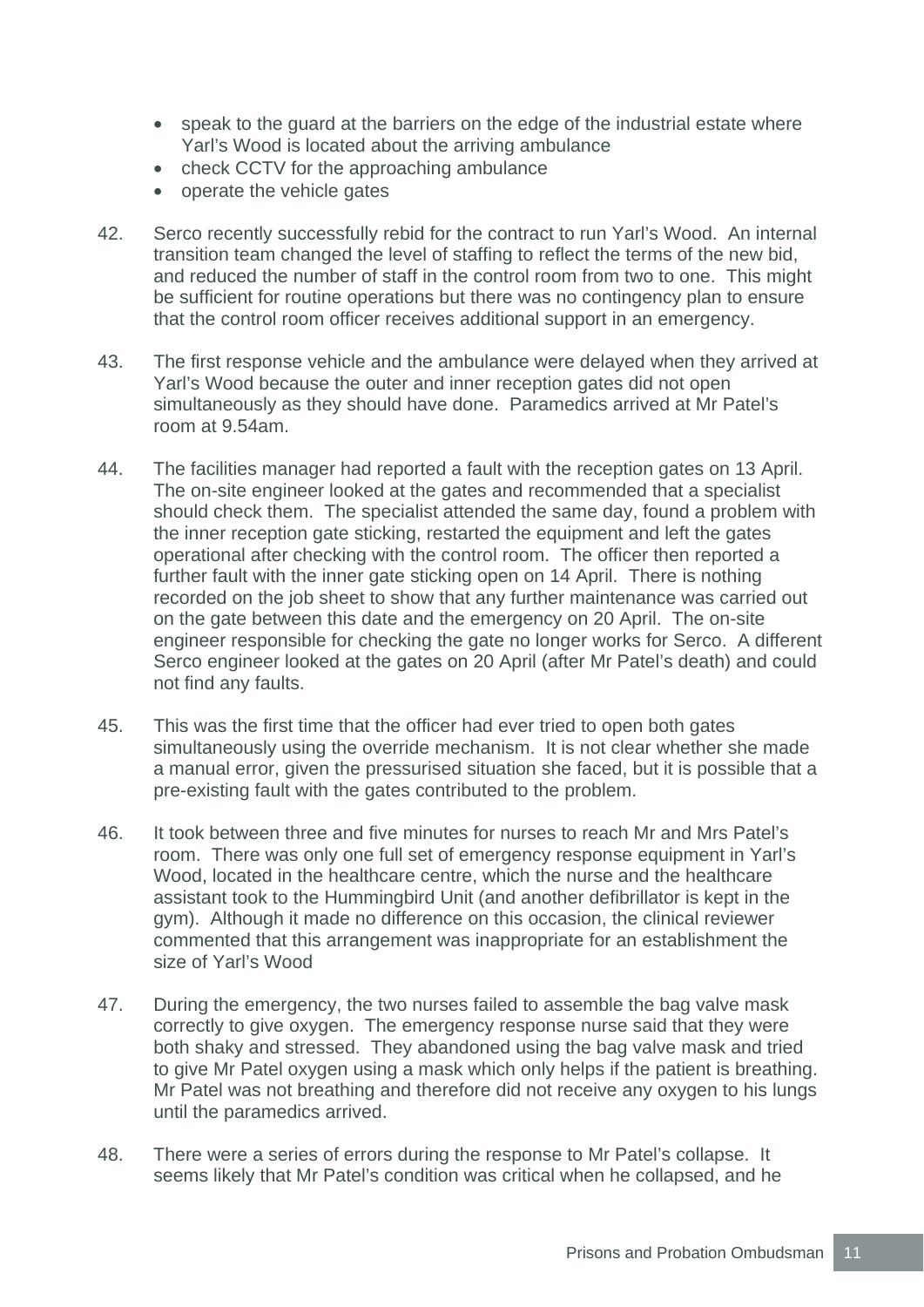would only have had a slim chance of survival, even if he had been taken to hospital almost immediately. However, it is important that emergency procedures operate effectively to ensure the best chance of survival. In other emergencies, such delays and failures in procedures could be critical to the outcome. We make the following recommendation:

**The Director and Head of Healthcare should ensure that Yarl's Wood's local emergency contingency plans are in line with Detention Services Order 09/2014 and that:** 

- **Control room staff call an ambulance immediately an emergency code is called.**
- **That there is a contingency plan for staffing the control room during an emergency.**
- **The reception gates undergo a full maintenance check and that all control room staff can operate the override mechanism.**
- **There is sufficient emergency response equipment and staff are trained and competent to use it.**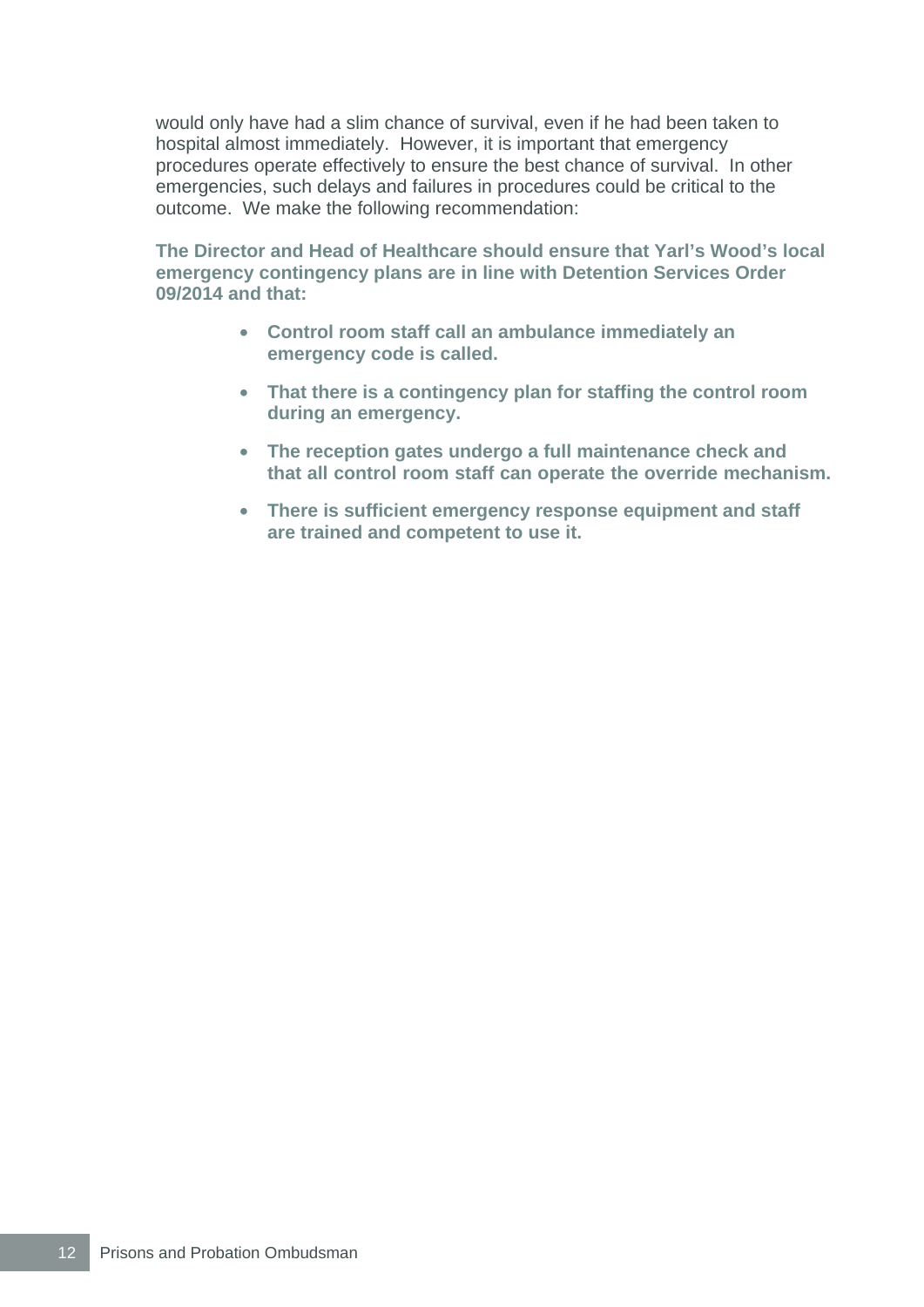# **Action plan received from Yarl's Wood**

| Recommendation                                                                                                                                                                                                                                                                                                                                                              | Person to complete<br>Timescale | Action to be taken                                                                                                                                                                                                                                                                                                                                                                                       | Date completed |
|-----------------------------------------------------------------------------------------------------------------------------------------------------------------------------------------------------------------------------------------------------------------------------------------------------------------------------------------------------------------------------|---------------------------------|----------------------------------------------------------------------------------------------------------------------------------------------------------------------------------------------------------------------------------------------------------------------------------------------------------------------------------------------------------------------------------------------------------|----------------|
| The Head of Healthcare<br>should ensure that staff<br>use the telephone<br>interpreting service for<br>assessments when a<br>detainee speaks little or<br>no English                                                                                                                                                                                                        | G4S                             | On admission all detainees who require an<br>interpreter are offered the opportunity using Big<br>Word or Language Line. If the patient has a relative<br>in the centre with them then we will discuss with<br>them if they wish to use the translation services or<br>their relative.<br>The electronic medical record will indicate when<br>translation services have been used and in which<br>format | Completed      |
| The Head of Healthcare<br>should ensure that<br>detainees have<br>appropriate access to<br>GPs for both routine and<br>urgent appointments<br>and, except in<br>exceptional<br>circumstances, should<br>be able to see a GP<br>within a week.<br>Regular audits of<br>waiting times should be<br>conducted to ensure a<br>satisfactory standard of<br>service is maintained | G4S                             | All patients are triaged when requesting a GP<br>appointment to establish the priority.                                                                                                                                                                                                                                                                                                                  | Completed      |
| The Director and Head<br>of Healthcare should                                                                                                                                                                                                                                                                                                                               |                                 |                                                                                                                                                                                                                                                                                                                                                                                                          |                |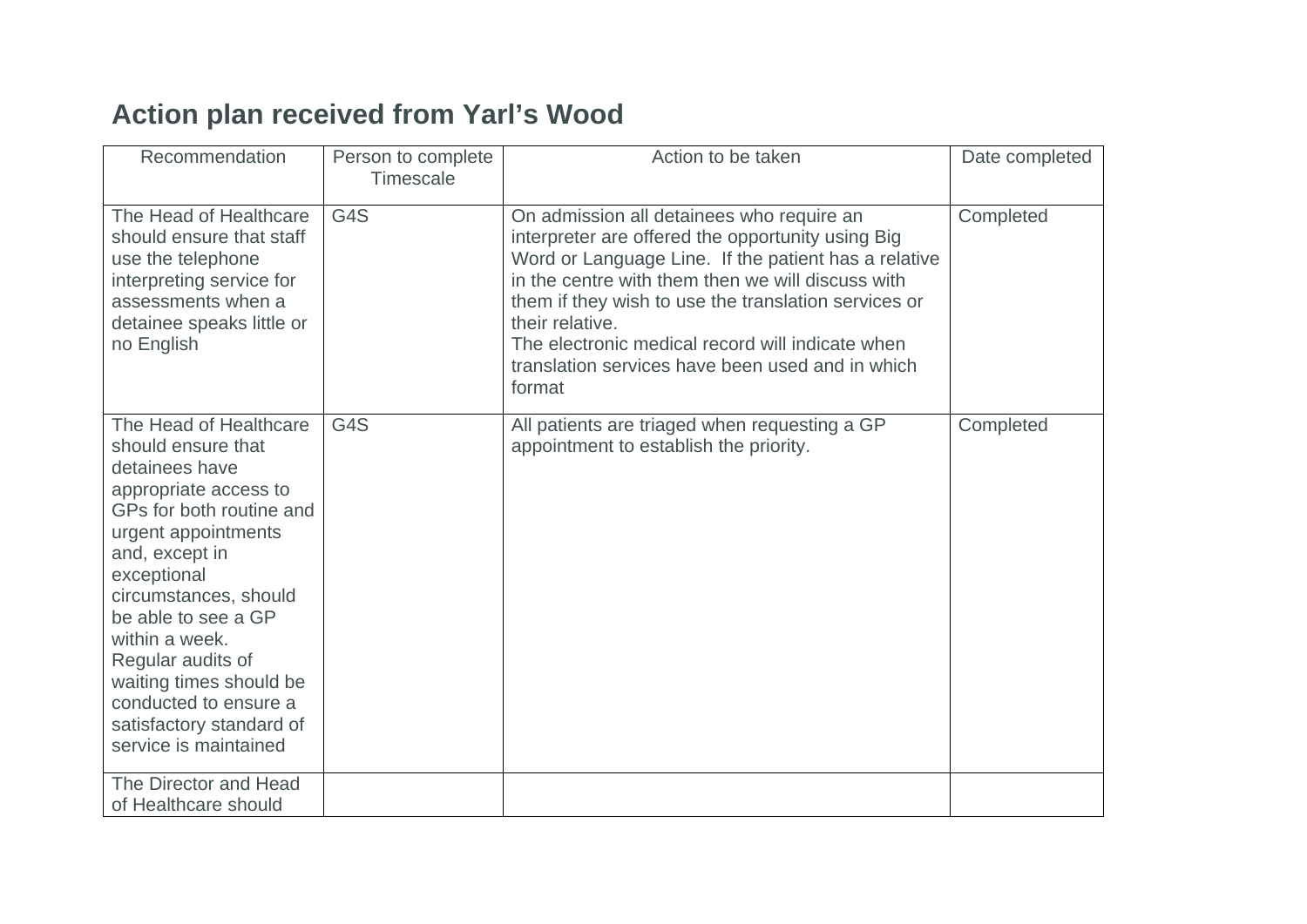| ensure that Yarl's<br>Wood's local emergency<br>contingency plans are in<br>line with Detention<br>Services Order 09/2014<br>and that: |            |                                                                                                                                                                                                                                                                                                                                                                                                                                                                                                                                                                                                      |                  |
|----------------------------------------------------------------------------------------------------------------------------------------|------------|------------------------------------------------------------------------------------------------------------------------------------------------------------------------------------------------------------------------------------------------------------------------------------------------------------------------------------------------------------------------------------------------------------------------------------------------------------------------------------------------------------------------------------------------------------------------------------------------------|------------------|
| Control room<br>$\bullet$<br>staff call an<br>ambulance<br>immediately an<br>emergency code<br>is called.                              | <b>SMT</b> | Post Order Updated stating -<br>If a code blue first response is called by a member<br>of staff then the control room must automatically call<br>an emergency ambulance on the white phone in the<br>control room.<br>We now have a very clear policy (Operational and<br>Medical Responses) for emergency repose codes<br>and what to do in the event of a code red and code<br>blue. Staff have been made aware and the there is<br>a notice in the communications room to remind and<br>guide staff in terms of what to do in a code red/blue<br>emergency.<br>There is now one clear Post Order. | 16/07/2015       |
| That there is a<br>contingency plan<br>for staffing the<br>control room<br>during an<br>emergency.                                     | <b>SMT</b> | Amended our policy to ensure that an additional<br>member of staff is deployed to the communications<br>room in the event of a serious incident, including a<br>death in detention. Staff have been made aware<br>and the there is a notice in the communications<br>room. Email has also been sent out to all staff.                                                                                                                                                                                                                                                                                | <b>June 2015</b> |
| The reception<br>$\bullet$<br>gates undergo a<br>full maintenance<br>check and that all<br>control room staff                          | SMT/GA     | A new policy has been set out - S0109 - Testing<br>Vehicle gates which states 'The Vehicle Lock Gates<br>in both Key Press and Reception must be tested<br>once per week by a member of the Maintenance<br>Team with a Serco member of Staff as witness. The                                                                                                                                                                                                                                                                                                                                         | 17/06/2015       |